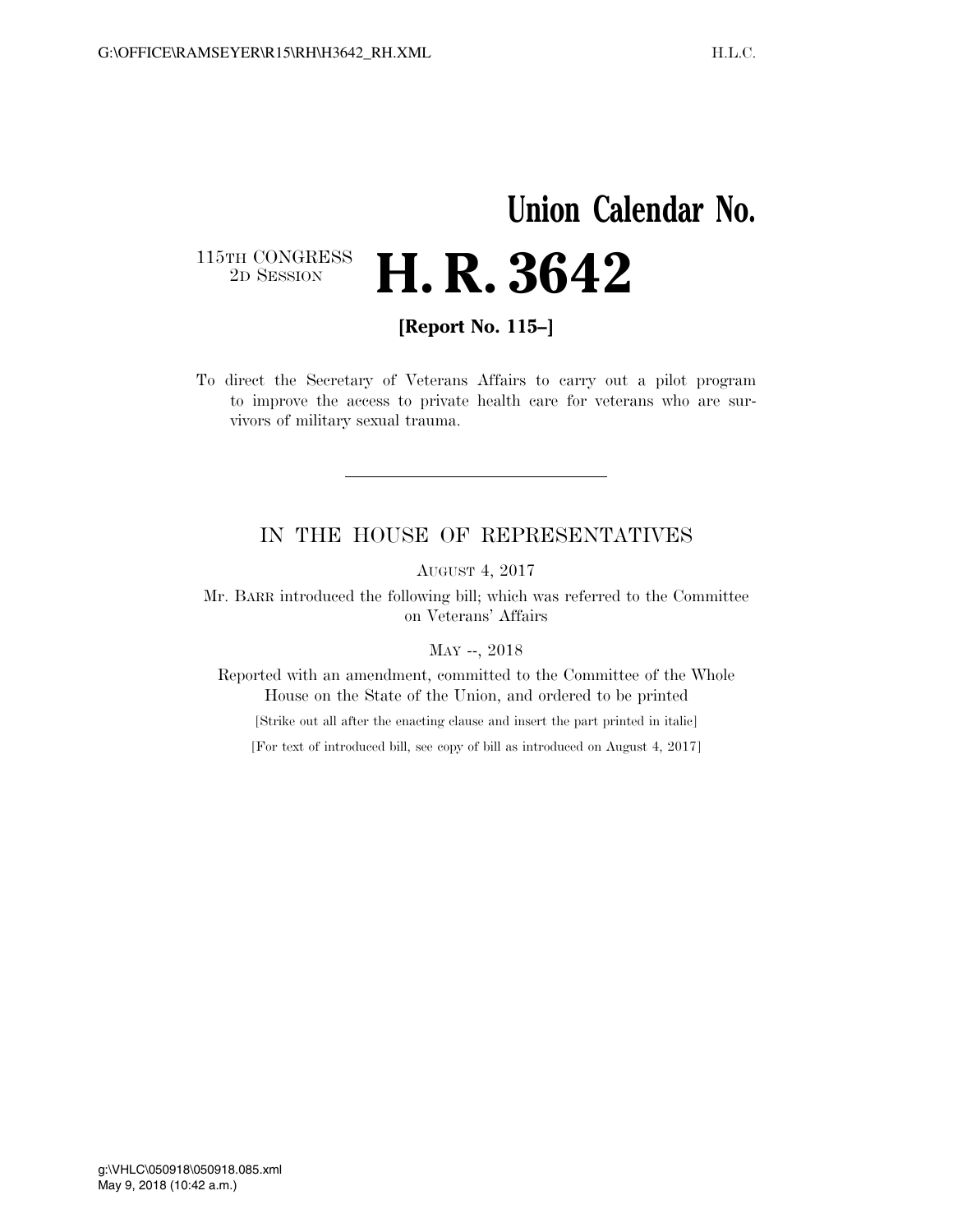## **A BILL**

To direct the Secretary of Veterans Affairs to carry out a pilot program to improve the access to private health care for veterans who are survivors of military sexual trauma.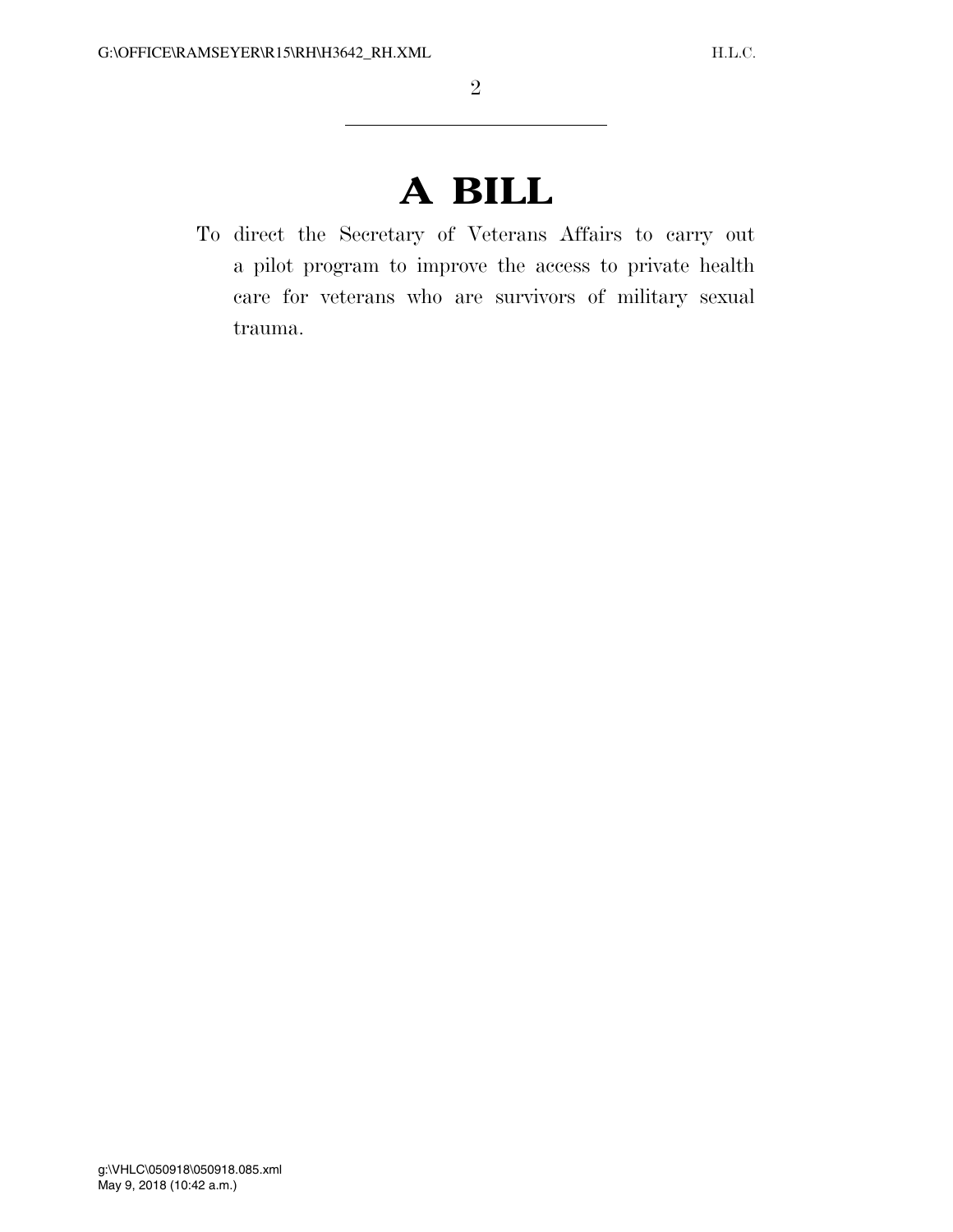*Be it enacted by the Senate and House of Representa- tives of the United States of America in Congress assembled, SECTION 1. SHORT TITLE. This Act may be cited as the ''Military Sexual Assault Victims Empowerment Act'' or the ''Military SAVE Act''. SEC. 2. PILOT PROGRAM FOR PRIVATE HEALTH CARE FOR VETERANS WHO ARE SURVIVORS OF MILI-TARY SEXUAL TRAUMA.* 

 *(a) ESTABLISHMENT.—The Secretary of Veterans Af- fairs shall carry out a pilot program to furnish hospital care and medical services to eligible veterans through non- Department health care providers to treat injuries or ill- nesses which, in the judgment of a professional employed by the Department, resulted from a physical assault of a sexual nature, battery of a sexual nature, or sexual harass- ment which occurred while the veteran was serving on ac- tive duty, active duty for training, or inactive duty train-ing.* 

 *(b) DURATION.—The Secretary shall carry out the pilot program under subsection (a) for a three-year period. If at the completion of the pilot program an eligible veteran is receiving hospital care and medical services from a non- Department health care provider under the pilot program, the Secretary may approve, on a case-by-case basis, the con-tinuation of such hospital care and medical services from*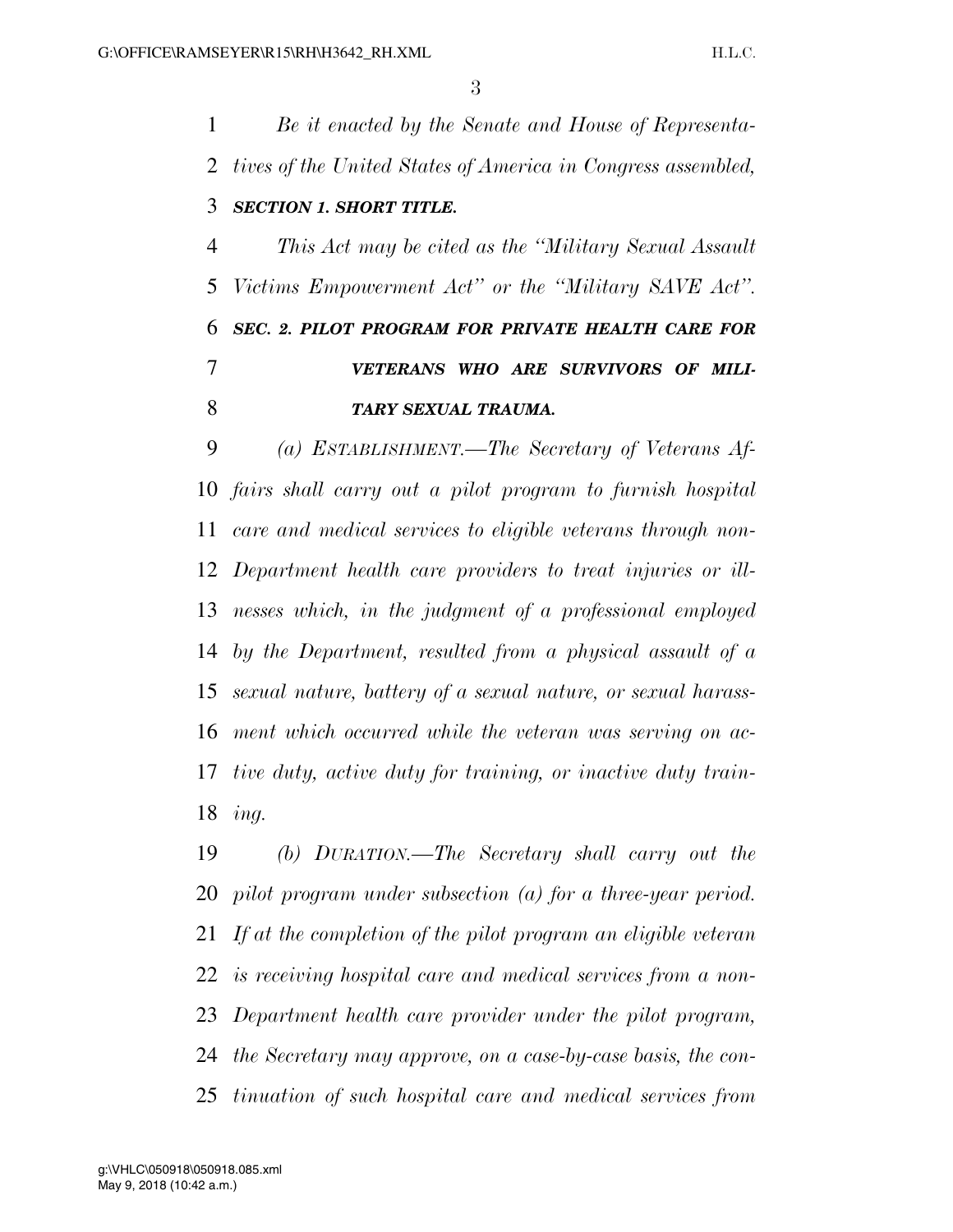*that non-Department health care provider until the comple-tion of the episode of care.* 

 *(c) ELIGIBLE VETERANS.—A veteran is eligible to par- ticipate in the pilot program under subsection (a) if the veteran—* 

 *(1) is eligible to receive counseling and appro- priate care and services under section 1720D of title 38, United States Code; and* 

 *(2) resides in a site selected under subsection (d). (d) SITES.—* 

 *(1) SELECTION.—The Secretary shall select not more than five sites in which to carry out the pilot program under subsection (a). Each site shall meet each of the following criteria:* 

 *(A) Except as provided by paragraph (2), the site consists of a city with a population be- tween 200,000 and 500,000, as determined by the Bureau of the Census as of the first day of the pilot program.* 

 *(B) The site is in a State in which the Na- tional Violence Against Women Prevention Re- search Center or the Centers for Disease Control and Prevention, or both, has determined the rate of sexual assault to be a substantial problem.*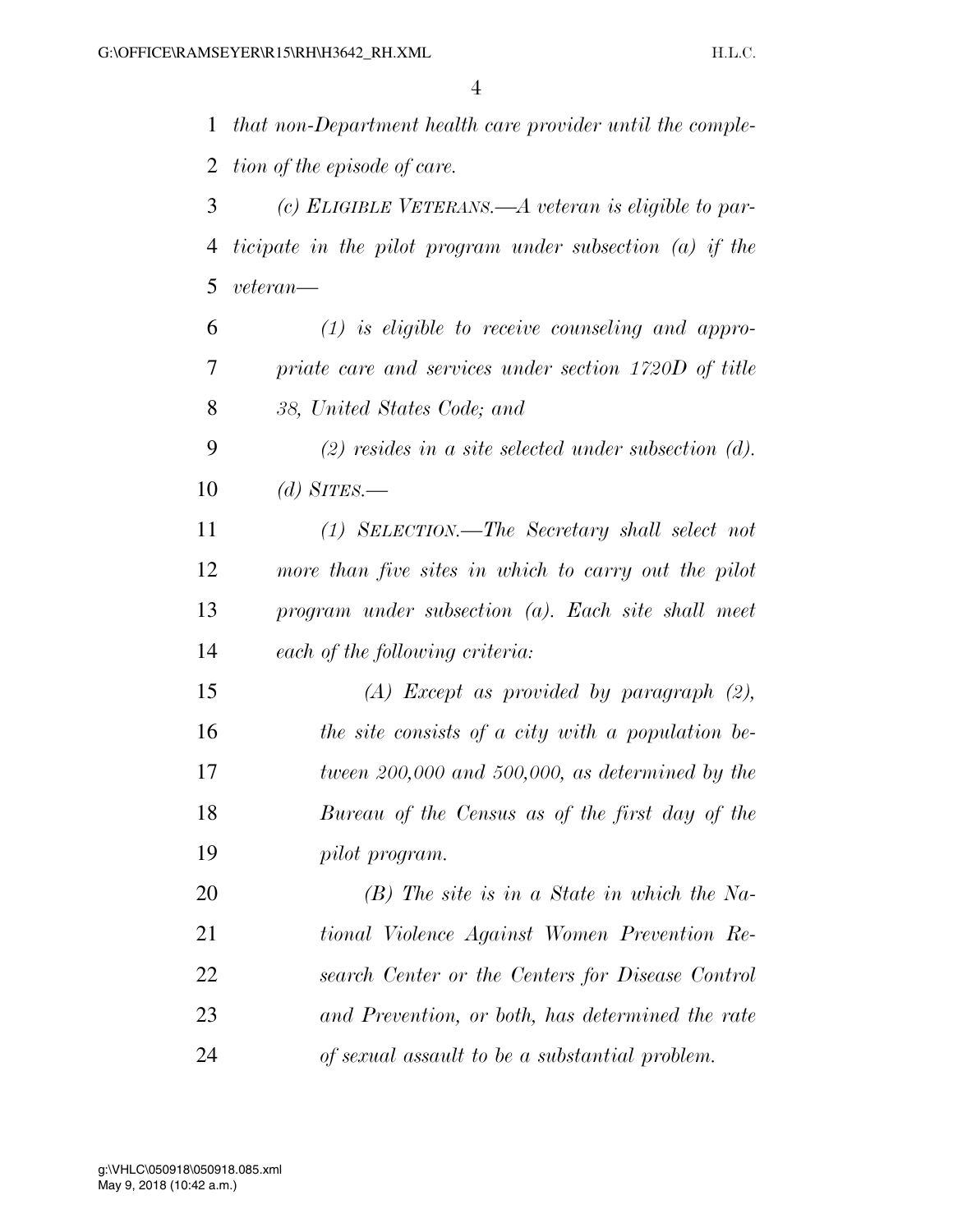| $\mathbf{1}$   | $(C)$ The site is in a State that, as of the             |
|----------------|----------------------------------------------------------|
| $\overline{2}$ | first day of the pilot program, has a weighted           |
| 3              | percentage of reported rape of not less than 20          |
| $\overline{4}$ | percent but not more than 30 percent of sexual           |
| 5              | assault cases, in accordance with the finding of         |
| 6              | the Centers for Disease Control and Prevention           |
| 7              | contained in the "Lifetime Prevalence of Sexual          |
| 8              | Violence by any Perpetrator" (NISVS 2010).               |
| 9              | (2) RURAL SITE.—Not fewer than one site se-              |
| 10             | lected under paragraph (1) shall be rural, as deter-     |
| 11             | mined by the Secretary.                                  |
| 12             | (e) PARTICIPATION.—                                      |
| 13             | $(1)$ ELECTION.—Subject to paragraph $(2)$ , an el-      |
| 14             | igible veteran may elect to participate in the pilot     |
| 15             | program under subsection $(a)$ . Such election shall not |
| 16             | affect the ability of the veteran to receive health care |
| 17             | furnished by Department providers.                       |
| 18             | $(2)$ NUMBER.—Not more than 75 veterans may              |
| 19             | participate in the pilot program under subsection $(a)$  |
| 20             | at each site selected under subsection (d).              |
| 21             | (3) CHOICE OF NON-DEPARTMENT HEALTH CARE                 |
| 22             | $PROVIDERS.$ An eligible veteran who participates in     |
| 23             | the pilot program under subsection (a) may freely        |
| 24             | choose from which non-Department health care pro-        |
| 25             | vider the veteran receives hospital care or medical      |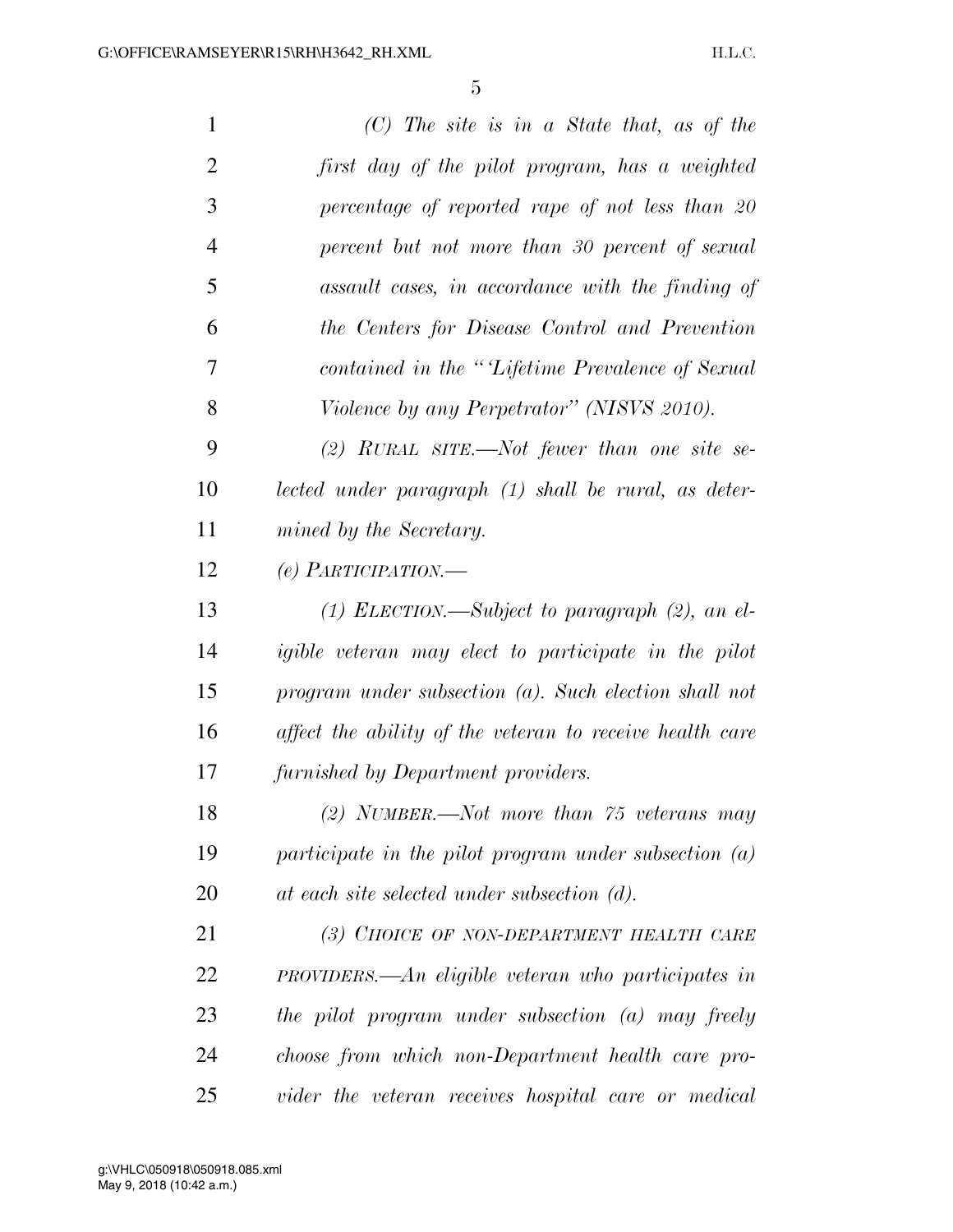| $\mathbf{1}$   | services under the pilot program, except that the Sec- |
|----------------|--------------------------------------------------------|
| $\overline{2}$ | retary shall—                                          |
| 3              | $(A)$ ensure that each such non-Department             |
| $\overline{4}$ | health care provider maintains at least the same       |
| 5              | or similar credentials and licenses as those cre-      |
| 6              | dentials and licenses that are required of health      |
| 7              | care providers of the Department, as determined        |
| 8              | by the Secretary for the purposes of this section;     |
| 9              | and                                                    |
| 10             | $(B)$ make a reasonable effort to ensure that          |
| 11             | such non-Department health care provider is fa-        |
| 12             | miliar with the conditions and concerns that af-       |
| 13             | fect members of the Armed Forces and veterans          |
| 14             | and is trained in evidence-based psychotherapy         |
| 15             | (4) PROVISION OF INFORMATION.—The Secretary            |
| 16             | shall                                                  |
| 17             | $(A)$ notify eligible veterans of the ability to       |
| 18             | make an election under paragraph (1); and              |
| 19             | $(B)$ provide to such veterans educational re-         |
| 20             | ferral materials, including through pamphlets          |
| 21             | and internet websites, on the non-Department           |
| 22             | providers in the sites selected under subsection       |

*(d).* 

 *(f) AUTHORIZATION AND MONITORING OF CARE.—In accordance with subsection (e), the Secretary shall ensure*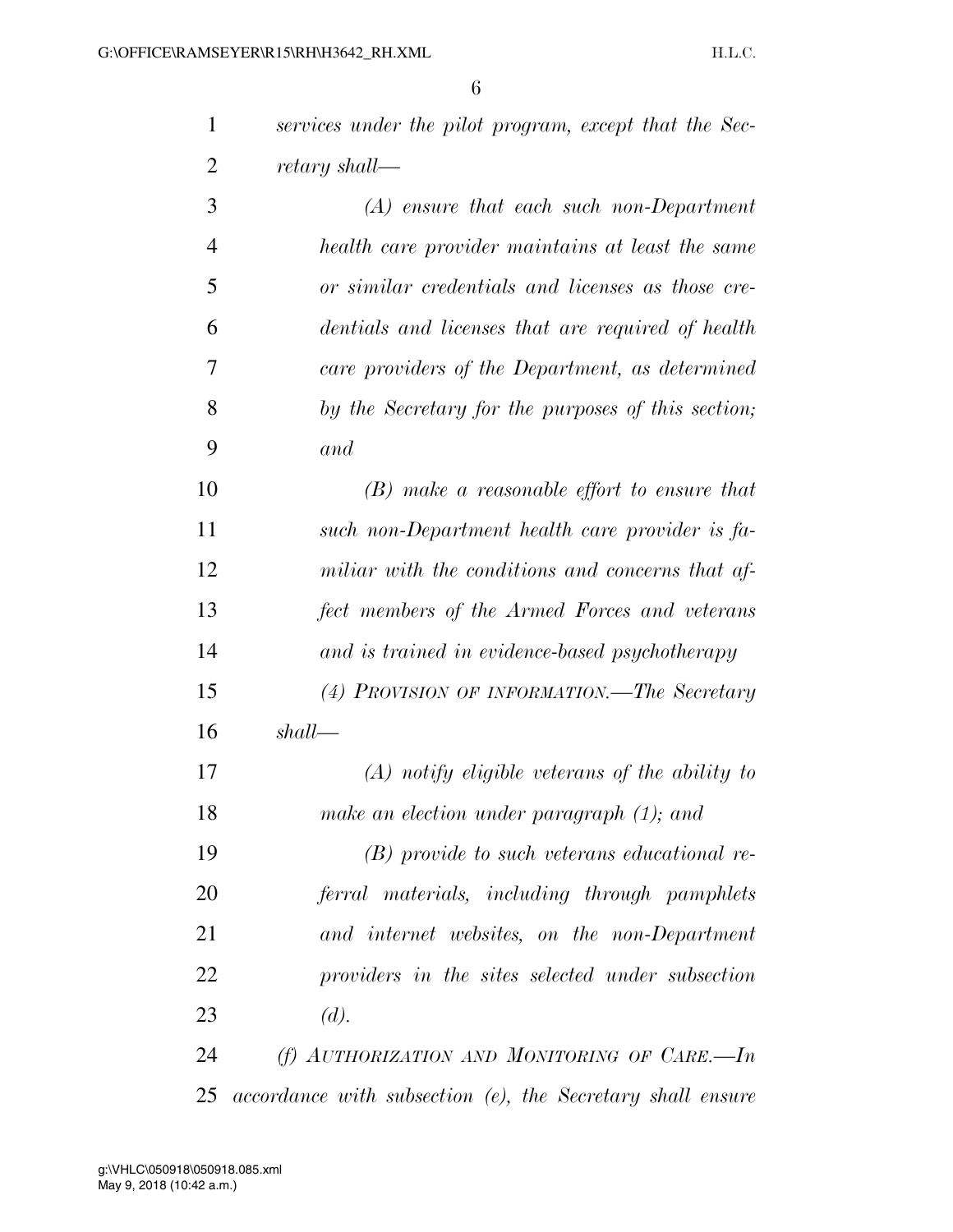*that the Department of Veterans Affairs authorizes and monitors the hospital care and medical services furnished under the pilot program for appropriateness and necessity. In authorizing and monitoring such care, the Secretary shall—* 

 *(1) treat a non-Department health care provider that furnishes to such a veteran hospital care or med- ical services under the pilot program as an authorized recipient of records of such veteran for purposes of section 7332(b) of title 38, United States Code; and (2) ensure that such non-Department health care provider transmits to the Department such records as the Secretary determines appropriate.* 

*(g) PAYMENTS.—* 

 *(1) CURRENT PROVIDERS.—If a non-Department health care provider has entered into a contract, agreement, or other arrangement with the Secretary pursuant to another provision of law to furnish hos- pital care or medical services to veterans, the Sec- retary shall pay the health care provider for hospital care or medical services furnished under this section using the same rates and payment schedules as pro- vided for in such contract, agreement, or other ar-rangement.*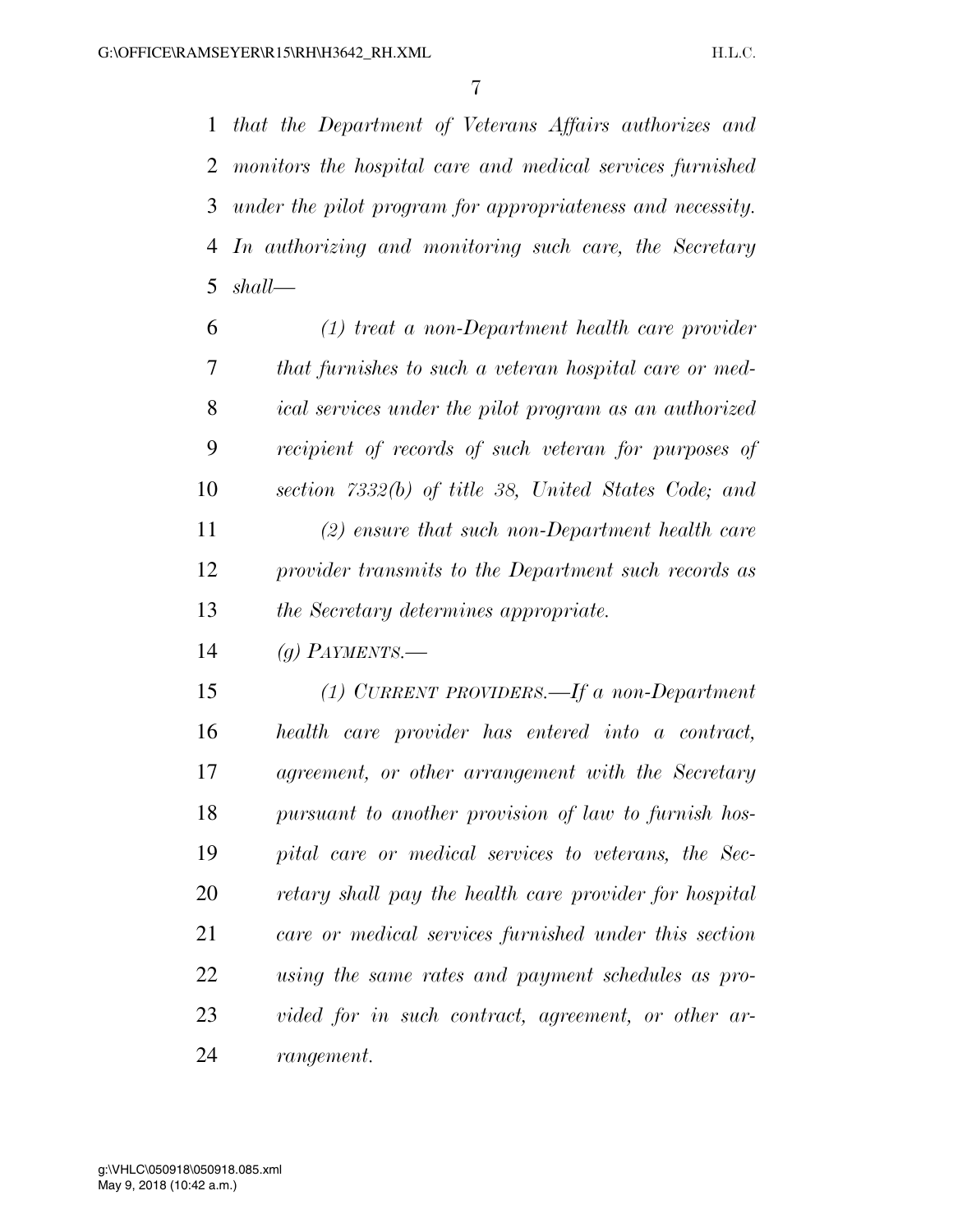*(2) NEW PROVIDERS.—If a non-Department health care provider has not entered into a contract, agreement, or other arrangement with the Secretary pursuant to another provision of law to furnish hos- pital care or medical services to veterans, the Sec- retary shall pay the health care provider for hospital care or medical services furnished under this section using the same rates and payment schedule as if such care and services was furnished pursuant to section 1703 of title 38, United States Code.* 

 *(3) NEW CONTRACTS AND AGREEMENTS.—The Secretary shall take reasonable efforts to enter into a contract, agreement, or other arrangement with a non-Department health care provider described in subsection (a) to ensure that future care and services authorized by the Secretary and furnished by the pro- vider are subject to such a contract, agreement, or other arrangement* 

 *(h) SURVEYS.—The Secretary shall conduct a survey of a sample of eligible veterans to assess the hospital care and medical services furnished to such veterans either pur- suant to this section or section 1720D of title 38, United States Code, as the case may be.* 

 *(i) REPORT.—Not later than 60 days before the com-pletion of the pilot program under subsection (a), the Sec-*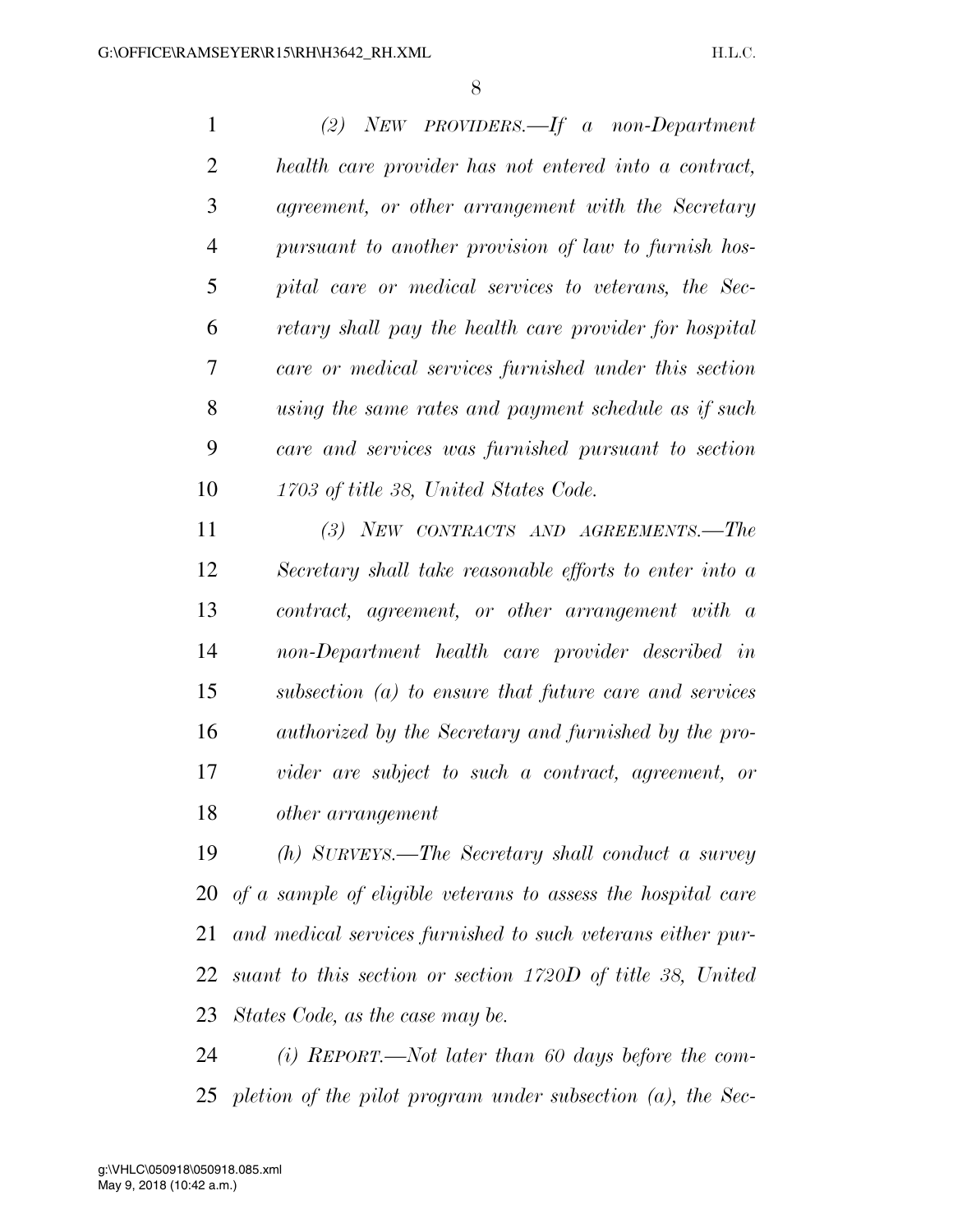*retary shall submit to the Committees on Veterans' Affairs of the House of Representatives and the Senate a report on the pilot program. The report shall include the following: (1) The results of the pilot program, including, to the extent possible, an assessment of the health out- comes of veterans who participated in the pilot pro- gram. (2) The recommendation of the Secretary with respect to extending or making permanent the pilot program. (j) DEFINITIONS.—In this section: (1) The term ''non-Department health care pro- vider'' means an entity specified in section 101(a)(1)(B) of section 101 of the Veterans Access, Choice, and Accountability Act of 2015 (Public Law 113–146; 38 U.S.C. 1701) or any other health care provider that has entered into a contract, agreement, or other arrangement with the Secretary pursuant to another provision of law to furnish hospital care or medical services to veterans. (2) The term ''sexual harassment'' has the mean- ing given that term in section 1720D of title 38, United States Code.*